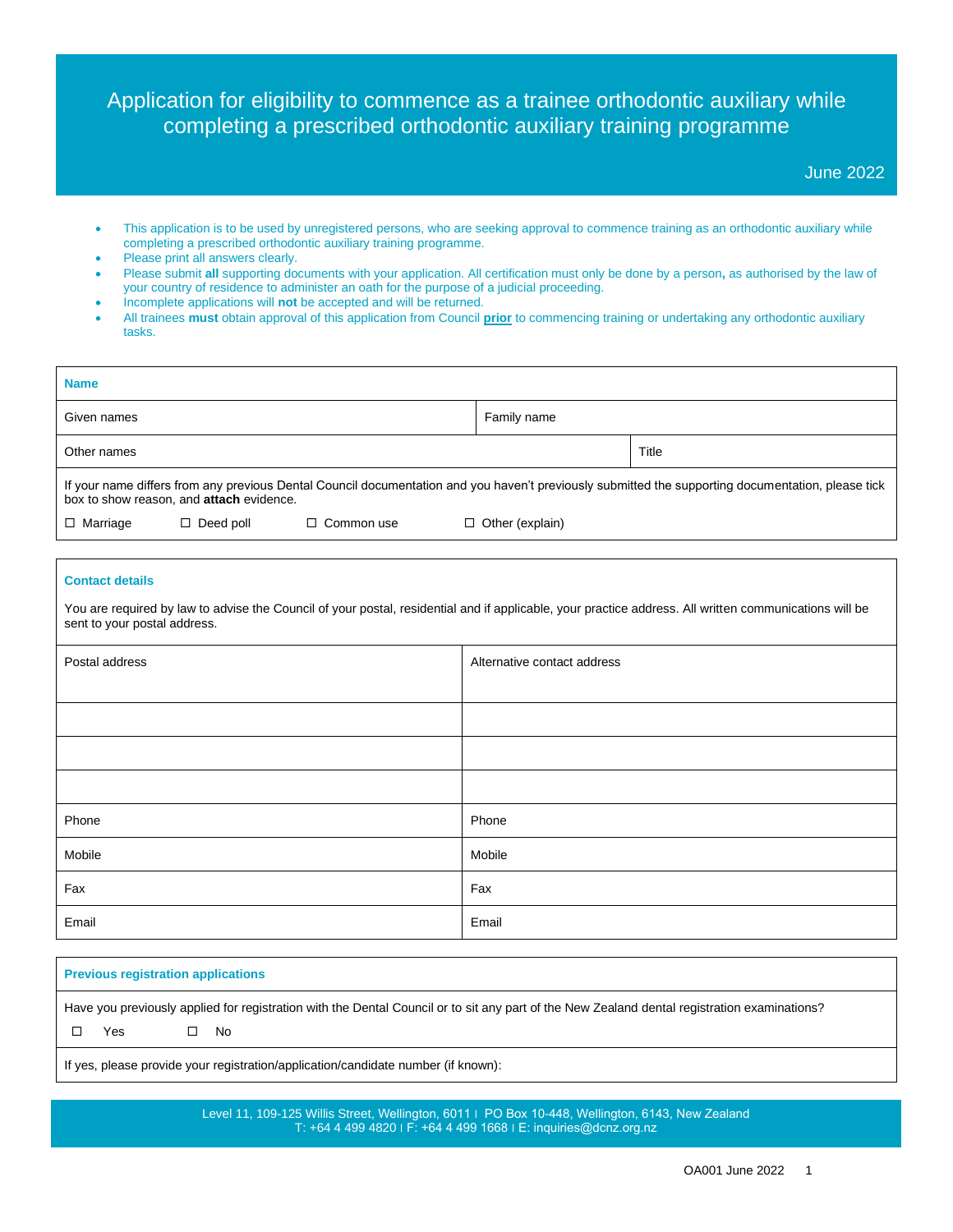#### **Dental qualifications**

Please provide details of your qualifications and **attach certified** copies of the diploma or degree certificate. If the documentation is not in English, you must provide a full translation. The translation must be prepared and certified by an official translation service.

| Country of<br>qualification | Issuing authority | Name of qualification | Year<br>awarded | Duration of<br>programme | Full or part<br>time | Dates attended |
|-----------------------------|-------------------|-----------------------|-----------------|--------------------------|----------------------|----------------|
|                             |                   |                       |                 |                          |                      |                |
|                             |                   |                       |                 |                          |                      |                |
|                             |                   |                       |                 |                          |                      |                |
|                             |                   |                       |                 |                          |                      |                |

#### **Competence in English**

The Dental Council considers that effective English and communication skills are a pre-requisite to practising as an oral health practitioner in New Zealand. Without the necessary communication skills the informed consent and active participation of the patient may be jeopardised. You are required to demonstrate that you can comprehend and communication in English to an acceptable standard. If English is not your first language; and you haven't completed your undergraduate dental training in New Zealand, Australia, United Kingdom, USA, Eire or Canada where English is the sole language of instruction and assessment, you must sit and pass a Council-approved language competency test. The Council's English language policy <http://www.dcnz.org.nz/assets/Uploads/Policies/English-competence-and-English-tests-policy.pdf> provides details on the approved English language tests.

Is English your first language (i.e. spoken from birth)?

 $\square$  No

| Have you completed undergraduate dental training completed in English, with English being the sole language of instruction and assessment and in a |
|----------------------------------------------------------------------------------------------------------------------------------------------------|
| country where English is the first and prime language?                                                                                             |

□ Yes □ No

Have you passed a Council-approved English language test to the required level?

□ Yes □ No

If English is not your first language, and your oral health training was not completed in English you must sit and pass a Council-approved language competency test to the required level and **attach** a copy of your English test result to this application.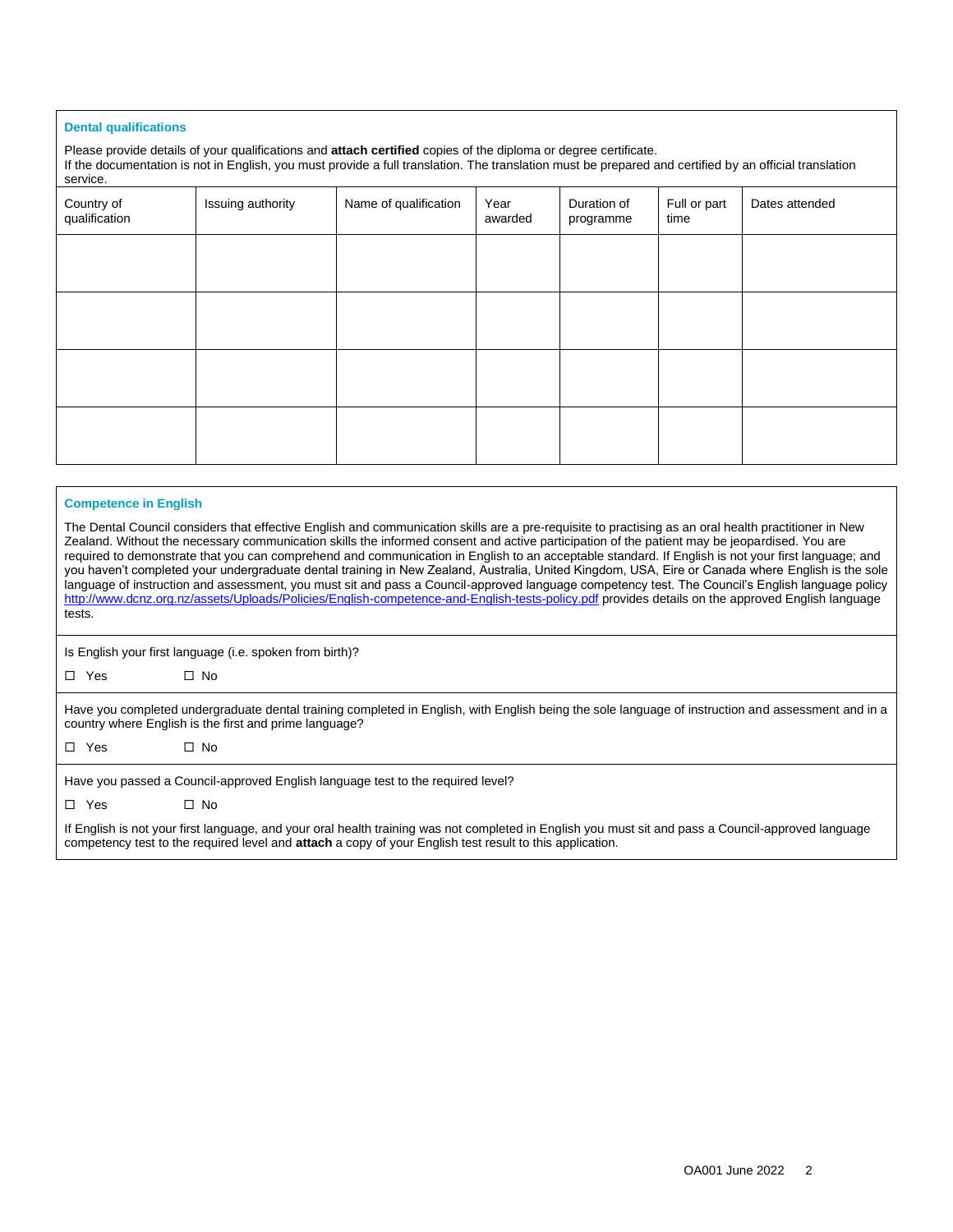#### **Mental and physical condition**

You are required to disclose any mental or physical condition; impairment or addiction and provide full details.

# **Transmissible major viral infections (TMVI)**

Please **attach** an original typed and signed laboratory report on your serological status as related to the viruses listed below:

- Human immunodeficiency virus (HIV)
- Hepatitis B (HBV)
- Hepatitis C (HCV).

The laboratory report must include the following:

- Serological test results for HIV (HIV antibody and HIV antigen), and
- Serological test results for HCV (Hepatitis C antibody), and
- Serological test results for HBV (HBV surface antigen and HBV surface antibody) OR evidence of immunity to HBV (Absence of HBV antigen, and HBV antibodies > 10IU/L) by way of an original typed and signed report which includes serological test results for HBV, from a laboratory as listed below.

You must ensure that the test request form includes a request for your identity to be verified against your passport photograph, in the "clinical details" section, and your passport number is recorded on the form.

The report must be from one of the laboratories listed below:

- A New Zealand registered International Accreditation New Zealand (IANZ) laboratory
- An overseas laboratory which is party to a mutual recognition arrangement with the IANZ
- A laboratory registered to provide services for New Zealand Immigration.

Please note that the report must be less than **three months** old at the time of receipt. The only exception to this is that past evidence of hepatitis B immunity (absence of surface antigen with a surface antibody of ≥ 10 IU/L), from a laboratory listed above, will be accepted.

If you have a positive test result, your application will be referred to the Council's TMVI Panel. The panel will request further testing to inform its recommendation to the Council about your fitness to register as an oral health practitioner in New Zealand. The Council will decide on your eligibility for registration.

All registered oral health practitioners must comply with the obligations set in the Council's transmissible major viral infections (TMVI) practice standard available on our website at [http://dcnz.org.nz/i-practise-in-new-zealand/standards-framework/](https://remote.dcnz.org.nz/OWA/redir.aspx?C=hMx5EyGu50qdfNM7lkEjRhQVLE4BqNIIbqLJcma8D91Z7nFCLFNW28UBrix__0haDMN4v99R7lA.&URL=http%3a%2f%2fdcnz.org.nz%2fi-practise-in-new-zealand%2fstandards-framework%2f)

Have you ever been affected by a mental or physical condition with the potential to affect your fitness to practice? Please detail neurological, psychiatric or addictive (drugs or alcohol) disorders (including physical deterioration due to injury, disease or degeneration).

 $\Box$  Yes  $\Box$  No

If yes, please **attach** full details on a separate sheet. Include: details of illness, duration of treatment, name and contact details of treating practitioner, involvement of teaching institution/employer.

I confirm I have **attached** my current laboratory report to this application? (Please note your application cannot progress without this document). Yes No

#### **Convictions**

Have you ever been convicted of an offence punishable by imprisonment for a term of three months or longer by any Court in New Zealand or any other country?

 $\Box$  Yes  $\Box$  No.

If yes, please **attach** a certified copy of your conviction history.

| <b>Conduct/character</b>                                                                                                                                                                                                                                  |  |  |
|-----------------------------------------------------------------------------------------------------------------------------------------------------------------------------------------------------------------------------------------------------------|--|--|
| Are you now, or have you ever been, the subject of an investigation by an employer, a registration or professional body or educational institution in<br>respect of any matter that was, or may be, the subject of professional disciplinary proceedings? |  |  |
| - No<br>Yes                                                                                                                                                                                                                                               |  |  |
| If yes, please attach full details on a separate sheet. Include (if applicable) conditions on your registration/employment.                                                                                                                               |  |  |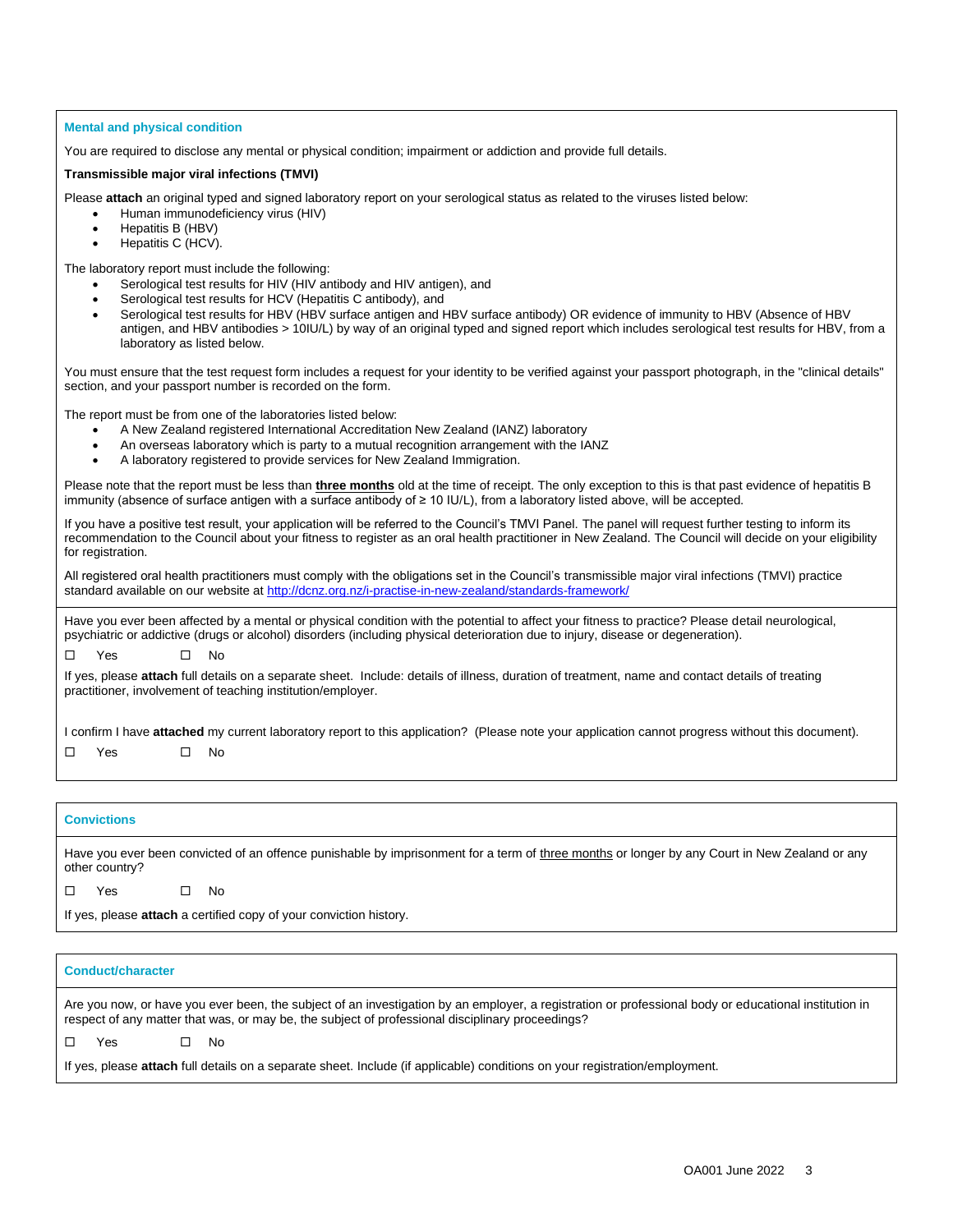#### **Professional competence**

Disclosure of information concerning your competence to practice is required to enable the Council to carry out its principal purpose of 'protecting the health and safety of members of the public' and to ensure you satisfy the statutory requirements for registration.

You must provide details of any competence inquiries, conditions on your employment or registration; and termination or suspension of registration or employment. Any correspondence with you concerning your responses to the sections on fitness or competence to practice will be sent to you in envelopes marked "Private and Confidential". You may wish to nominate an alternative address for correspondence on any fitness or competence issues.

Are you now, or have you ever been, the subject of competence enquiry by an employer, a registration or professional body or educational institution in respect of any matter that was, or may be, the subject of professional disciplinary proceedings?

| $\square$ Yes | $\square$ No |  |  |
|---------------|--------------|--|--|
|               |              |  |  |

Have you now, or have you ever had any conditions on your registration or employment?

|  | Yes |  | No |  |
|--|-----|--|----|--|
|--|-----|--|----|--|

Have you ever had your employment or registration terminated or suspended?

| $\Box$ | Yes | No |
|--------|-----|----|
|        |     |    |

If you have answered yes to any of these questions, please **attach** full details on a separate sheet.

#### **Confirmation of enrolment**

Please attach a **certified** copy of your enrolment in the certificate of orthodontic assisting, Academy of Orthodontic Assisting (Trapezio Course).

| Confirmation of supervising dentist(s)/dental specialist(s)                                                                                                                                                                    |  |  |  |  |
|--------------------------------------------------------------------------------------------------------------------------------------------------------------------------------------------------------------------------------|--|--|--|--|
| I confirm that my supervising dentist(s)/dental specialist(s) is:                                                                                                                                                              |  |  |  |  |
| Name: No. 2006. The Contract of the Contract of the Contract of the Contract of the Contract of the Contract of the Contract of the Contract of the Contract of the Contract of the Contract of the Contract of the Contract o |  |  |  |  |
| Name: No. 2006. The Contract of the Contract of the Contract of the Contract of the Contract of the Contract of the Contract of the Contract of the Contract of the Contract of the Contract of the Contract of the Contract o |  |  |  |  |
| I confirm that I have attached a letter from my supervising dentist(s)/dental specialist(s) that details:                                                                                                                      |  |  |  |  |
| their qualifications and experience to act in this supervising role; and<br>$\bullet$                                                                                                                                          |  |  |  |  |
| their understanding that they must be onsite at all times to advise, guide, monitor, participate or intervene in all procedures undertaken by<br>٠<br>myself; and                                                              |  |  |  |  |
| their confirmation that all patients/guardians will be aware of, and consent to, providing orthodontic auxiliary care while undergoing training;<br>٠<br>and                                                                   |  |  |  |  |
| their understanding that they must inform the Dental Council in circumstances where your practice may pose a risk to patients.<br>٠                                                                                            |  |  |  |  |
| N <sub>o</sub><br>Yes                                                                                                                                                                                                          |  |  |  |  |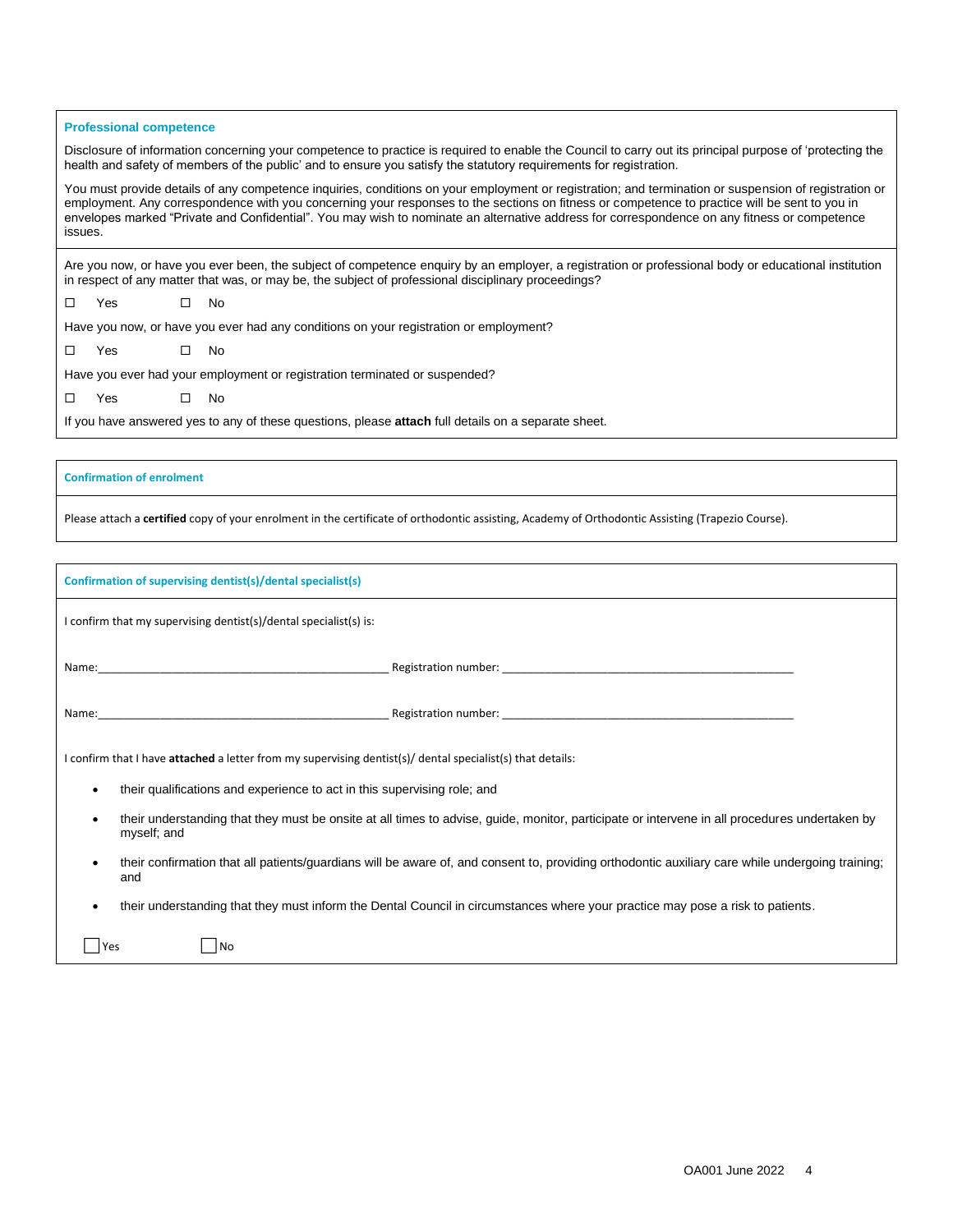**Please note** that all documentation where identification verification is required must be **certified by the same person,** as authorised to take your statutory declaration and listed in the authorised witness list on page 4 of this form. Identification documentation includes your passport photo, copies of your identification pages and the *verification of identity* section of this form.

#### **Identification**

Please **attach** certified copies of the identification pages of your current passport, including the signature page, to confirm your identity. If you are a New Zealand citizen, you may substitute a certified copy of your current New Zealand driver's licence in place of the identification pages of your passport.

Please note if a certified copy of your identification has not been provided with this form, or the form of identification provided has expired, your application will be returned as incomplete.

Birthplace (including country) and the property of the Date of birth (day, month, year)

Gender (please tick)  $\Box$  Male  $\Box$  Female

# **Certified photograph**

When submitting your application for eligibility to undertake supervised orthodontic auxiliary duties whilst completing a prescribed orthodontic auxiliary training programme you are required to provide with your application one certified colour passport-size photograph of yourself for the purpose of identification. The photograph must not be older than three months. **Please note** that applications that do not include a properly certified photograph will be returned as incomplete.

Certification on the reverse side of the photograph must include: the signature of the certifying officer, clearly printed full name of the certifying officer, and the date. The following statement must also be included: "I certify that this is a true likeness of [*applicant's full name]*." (See below)

## **FRONT BACK I certify that this is a true likeness of** [*applicant's full name]*. *[Signature of certifying officer and printed full name of certifying officer] [Date]* **Attach** 1 certified passport photo here.

| <b>Verification of identity</b> (to be completed by the <b>same</b> person taking your statutory declaration on page 5)                                                                                                                                                                                                                                                                                                                                                                                                                                             |                                                       |  |  |
|---------------------------------------------------------------------------------------------------------------------------------------------------------------------------------------------------------------------------------------------------------------------------------------------------------------------------------------------------------------------------------------------------------------------------------------------------------------------------------------------------------------------------------------------------------------------|-------------------------------------------------------|--|--|
| one recent passport sized photograph of the applicant and the photograph in the applicant's identification document, being-                                                                                                                                                                                                                                                                                                                                                                                                                                         | (full name) confirm that I have compared the attached |  |  |
| Identification type (select one):                                                                                                                                                                                                                                                                                                                                                                                                                                                                                                                                   |                                                       |  |  |
| Passport no<br>□                                                                                                                                                                                                                                                                                                                                                                                                                                                                                                                                                    |                                                       |  |  |
| □                                                                                                                                                                                                                                                                                                                                                                                                                                                                                                                                                                   |                                                       |  |  |
| Date of expiry $\frac{1}{\sqrt{1-\frac{1}{2}}}\left\vert \frac{1}{\sqrt{1-\frac{1}{2}}}\right\vert$<br>Month<br>Day<br>Year<br>with the applicant before me and, that in my opinion, they are a true and faithful likeness and I am satisfied that the applicant before me is the person to<br>whom the identification relates. I have certified the copies of the applicant's identification documentation as true copies of the original documents sighted<br>and have certified the attached photograph as a true and faithful likeness of the person before me. |                                                       |  |  |
| Signed _                                                                                                                                                                                                                                                                                                                                                                                                                                                                                                                                                            | Date                                                  |  |  |
|                                                                                                                                                                                                                                                                                                                                                                                                                                                                                                                                                                     | Day<br>Month<br>Year                                  |  |  |
| Title<br>the control of the control of the control of the control of the control of the control of                                                                                                                                                                                                                                                                                                                                                                                                                                                                  |                                                       |  |  |
|                                                                                                                                                                                                                                                                                                                                                                                                                                                                                                                                                                     |                                                       |  |  |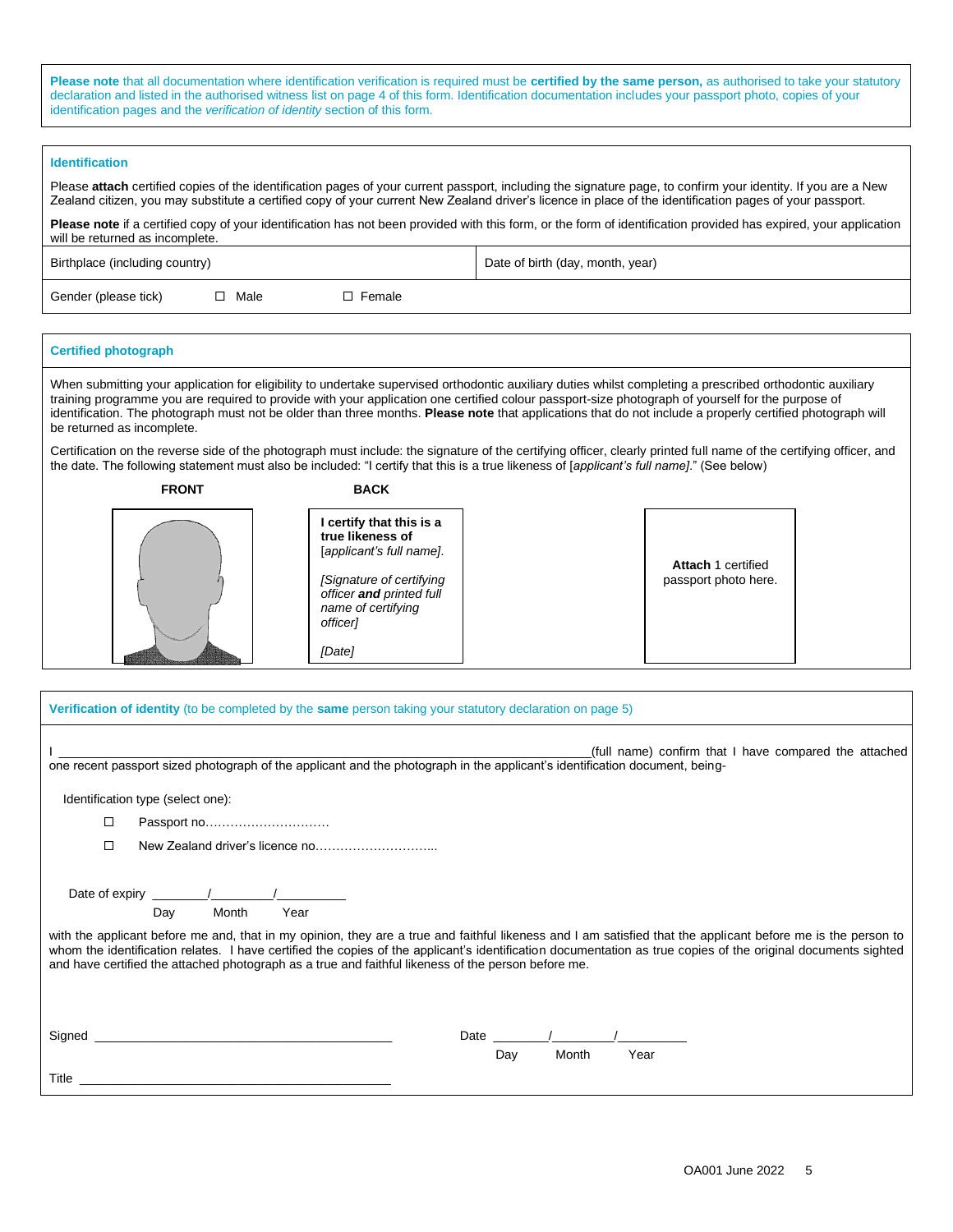| <b>Declarations</b>                                                                                                                                                                                                                                                                                                                                                                                                                                                                                                                                                                                                                                                                                                                                                                                                                                                                                                                                                                                                                                                                                                                                                                                                                                                                                                                                                                                                                                                                                                                                                                |
|------------------------------------------------------------------------------------------------------------------------------------------------------------------------------------------------------------------------------------------------------------------------------------------------------------------------------------------------------------------------------------------------------------------------------------------------------------------------------------------------------------------------------------------------------------------------------------------------------------------------------------------------------------------------------------------------------------------------------------------------------------------------------------------------------------------------------------------------------------------------------------------------------------------------------------------------------------------------------------------------------------------------------------------------------------------------------------------------------------------------------------------------------------------------------------------------------------------------------------------------------------------------------------------------------------------------------------------------------------------------------------------------------------------------------------------------------------------------------------------------------------------------------------------------------------------------------------|
| I SOLEMNLY AND SINCERELY DECLARE that I am the person named in the attached documents, and that the information I have provided in this application form is true<br>and correct. I understand that the information that I have provided is to be used by the Dental Council and its agents for the purposes of considering my application<br>and may be disclosed to agents of the Council for these purposes. I understand that the Council is<br>authorised to obtain further information from me or any person or organisation concerning this application under the Health Practitioners Competence<br>Assurance Act 2003 and consent to the collection of such information by the Council or its agents. I further understand that although the provision of any information<br>by me is voluntary, if I refuse to provide any information this may affect the Council's consideration of my application. I understand that I am entitled to access the<br>information held by the Council regarding this application by a request in writing and that I may request correction of any information which is not correct. I<br>understand that registration with the Dental Council of New Zealand is necessary before I am permitted to practise as an oral health professional in New Zealand. I<br>understand that under the Health Practitioners Competence Assurance Act 2003, my registration may be cancelled if I make a false or misleading representation or<br>declaration (whether oral or written). Other penalties may also apply if I make a false declaration. |
| I make this solemn declaration conscientiously believing the same to be true and by virtue of the Oaths and Declarations Act 1957.                                                                                                                                                                                                                                                                                                                                                                                                                                                                                                                                                                                                                                                                                                                                                                                                                                                                                                                                                                                                                                                                                                                                                                                                                                                                                                                                                                                                                                                 |
|                                                                                                                                                                                                                                                                                                                                                                                                                                                                                                                                                                                                                                                                                                                                                                                                                                                                                                                                                                                                                                                                                                                                                                                                                                                                                                                                                                                                                                                                                                                                                                                    |
| To be signed by the supervising dentists(s)/dental specialist(s)                                                                                                                                                                                                                                                                                                                                                                                                                                                                                                                                                                                                                                                                                                                                                                                                                                                                                                                                                                                                                                                                                                                                                                                                                                                                                                                                                                                                                                                                                                                   |
| I solemnly and sincerely declare that:                                                                                                                                                                                                                                                                                                                                                                                                                                                                                                                                                                                                                                                                                                                                                                                                                                                                                                                                                                                                                                                                                                                                                                                                                                                                                                                                                                                                                                                                                                                                             |
| To the best of my knowledge the information recorded in this application is true and correct. I have attached a letter detailing:                                                                                                                                                                                                                                                                                                                                                                                                                                                                                                                                                                                                                                                                                                                                                                                                                                                                                                                                                                                                                                                                                                                                                                                                                                                                                                                                                                                                                                                  |
| • my qualifications and experience to act in the supervising role                                                                                                                                                                                                                                                                                                                                                                                                                                                                                                                                                                                                                                                                                                                                                                                                                                                                                                                                                                                                                                                                                                                                                                                                                                                                                                                                                                                                                                                                                                                  |
| • my understanding that I or another Council approved supervisor must be onsite at all times to advise, guide, monitor, participate or<br>intervene in all procedures undertaken by the applicant                                                                                                                                                                                                                                                                                                                                                                                                                                                                                                                                                                                                                                                                                                                                                                                                                                                                                                                                                                                                                                                                                                                                                                                                                                                                                                                                                                                  |
| • my confirmation that all patients/guardians will be aware of, and consent to, the applicant providing orthodontic auxiliary care while undergoing training.                                                                                                                                                                                                                                                                                                                                                                                                                                                                                                                                                                                                                                                                                                                                                                                                                                                                                                                                                                                                                                                                                                                                                                                                                                                                                                                                                                                                                      |
| • my agreement to inform the Dental Council in circumstances where the applicant's practice may pose a risk to patients.                                                                                                                                                                                                                                                                                                                                                                                                                                                                                                                                                                                                                                                                                                                                                                                                                                                                                                                                                                                                                                                                                                                                                                                                                                                                                                                                                                                                                                                           |
|                                                                                                                                                                                                                                                                                                                                                                                                                                                                                                                                                                                                                                                                                                                                                                                                                                                                                                                                                                                                                                                                                                                                                                                                                                                                                                                                                                                                                                                                                                                                                                                    |
|                                                                                                                                                                                                                                                                                                                                                                                                                                                                                                                                                                                                                                                                                                                                                                                                                                                                                                                                                                                                                                                                                                                                                                                                                                                                                                                                                                                                                                                                                                                                                                                    |